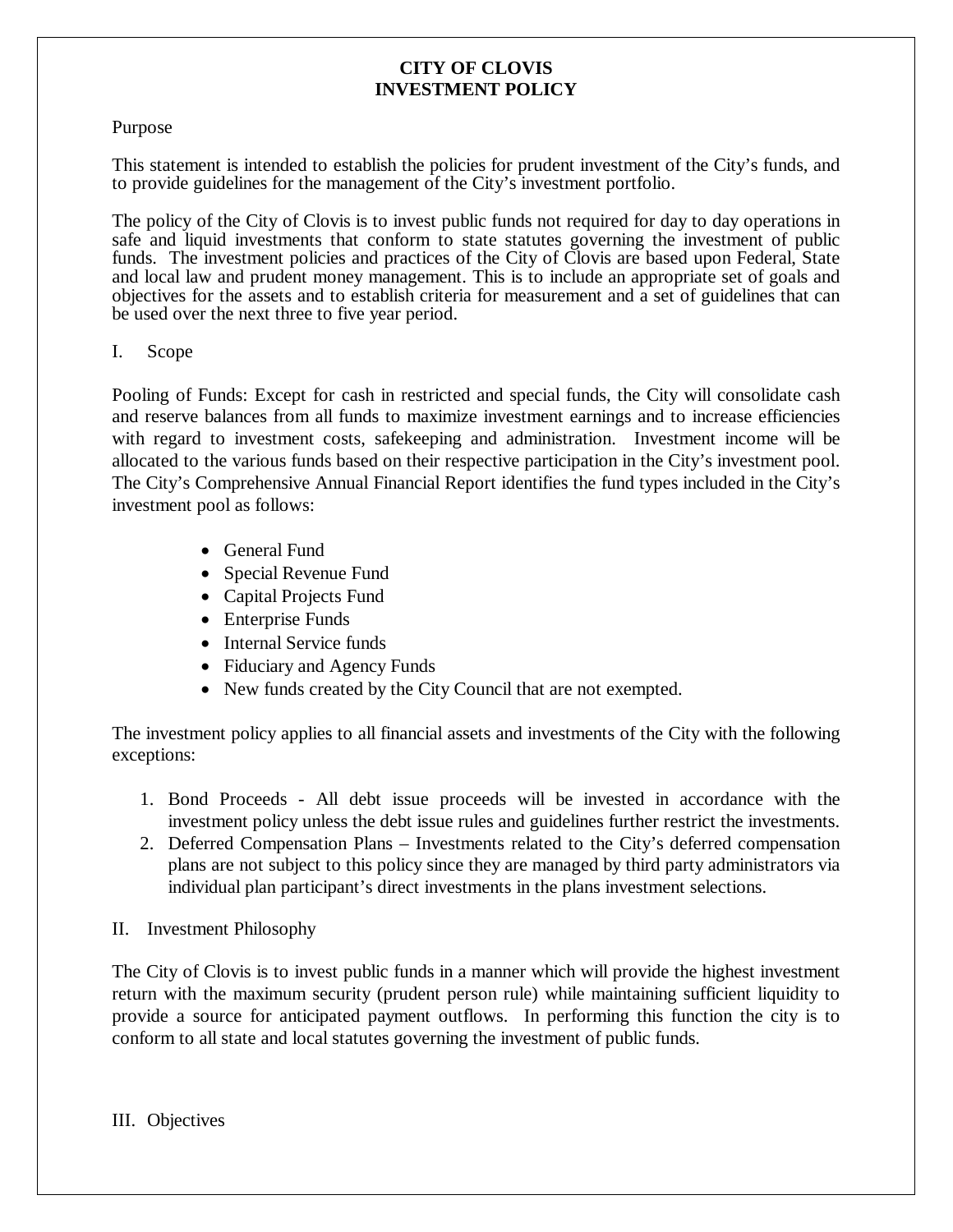The City's investment philosophy sets the manner for its policies, procedures and objectives that control the investment function. The investment of funds will be guided by the primary objectives of safety, liquidity and yield.

- 1. Safety: Safety of principal is the primary objective of the investment policy. Investments will be made in a manner that ensures the preservation of principal in the portfolio. To help obtain this objective the city will diversify its investments by investing funds among independent financial institutions offering various securities with independent returns.
- 2. Liquidity: The City will maintain sufficient cash and short-term investments which, when combined with anticipated revenues, will provide sufficient liquidity to be able to meet all anticipated payment outflows including reasonably estimated contingencies.
- 3. Yield The City's investment portfolio will be designed with the objective to attain a benchmark rate of return throughout various market cycles corresponding to the City's investment risk and cash flow requirements. The portfolio shall be invested in a manner consistent with primary emphasis on preservation of the principal, while attaining a rate of return consistent with this process. This policy specifically prohibits trading of securities for the sole purpose of realizing trading profits and trading of "when, as, and if issued".
- IV. Specific Investment Goals
	- 1. Invest assets with an expectation of achieving a total rate of return at a level that exceeds the rate of return on short-term government guaranteed or insured obligations (91-day Treasury bills) in every measurement period and which, over a one-year period, exceeds that rate by at least 20% annually.
	- 2. The portfolio shall be invested in a manner consistent with primary emphasis on preservation of the principal, while attaining a market rate of return consistent with this strategy. This policy specifically prohibits trading of securities for the sole purpose of realizing trading profits and trading of "when, as, and if issued";
- V. Delegation of Authority
	- 1. The City of Clovis Municipal Code designates the Finance Director/Treasurer to invest the City's funds. The Finance Director/Treasurer serves as the City's chief investment officer and is authorized to invest or deposit the City's funds in accordance with this policy, California Government Code Sections 53600 and 53630 et seq. and any other related Federal and State laws. The Finance Director/Treasurer may appoint or designate the Assistant Finance Director or Deputy Finance Director to invest the City's funds.
	- 2. The City Council's primary responsibility over the investments function include approving the investment policy and any subsequent changes in the investment policy, annually reviewing the investment policy, reviewing monthly investment reports, authorizing bond documents and other financing transactions.
	- 3. The Finance Director/Treasurer is responsible to establish written investment policy procedures consistent with the investment policy.
- VI. Ethics and Conflicts of Interest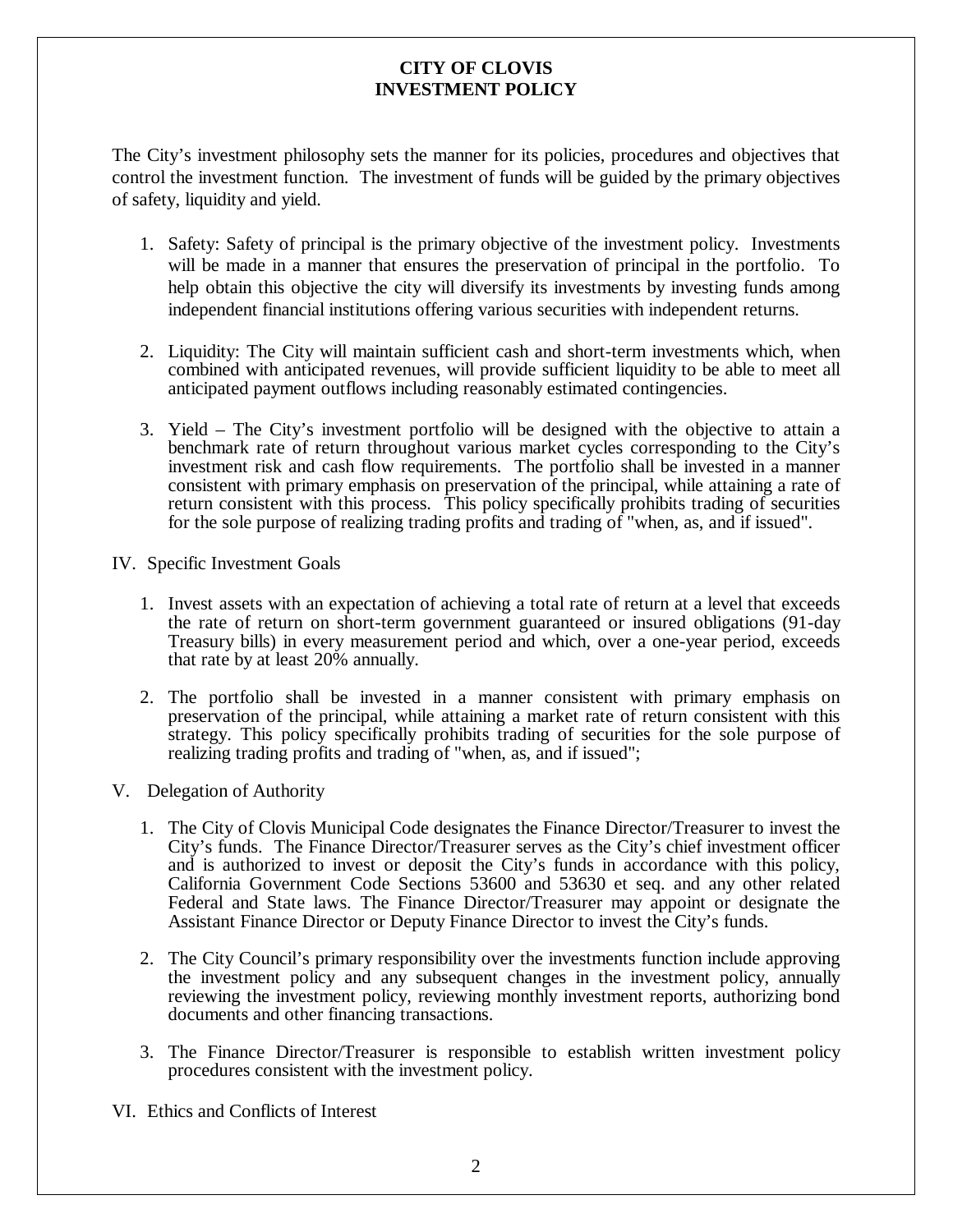Officers, employees and agents involved in the investment process for the City of Clovis shall refrain from personal business activities that could conflict with the proper execution of the investment program or which could impair their ability to make impartial investment decisions. Employees and investment officials shall disclose to the City of Clovis City Manager any material financial interests in financial institutions that conduct business within their jurisdiction, and they shall further disclose any large personal financial/investment positions that could be related to the performance of the City of Clovis' investment portfolio.

VII. Authorized Financial Dealers and Institutions

- 1. The Finance Director/Treasurer will have access to a list of financial institutions that are authorized to provide investment services in the State of California.
- 2. The Finance Director/Treasurer will maintain a list of up to three broker/dealers approved and authorized to provide investment services to the City for the purchase of agencies and three separate broker/dealers for the purchase of certificates of deposit. This approval will include credit worthiness and verification that they are authorized to provide investment services in the State of California. The City has discretion which of the three broker/dealers it will use when purchasing agencies and certificates of deposit. Broker/dealers not on this list will not be able to conduct business with the City of Clovis.
- 3. No public deposit shall be made except in a qualified public depository as established by state laws.
- 4. An annual review of the financial condition and registrations of qualified financial dealers and institutions will be conducted by the Finance Director/Treasurer. Current audited financial statements are required to be on file for each financial institution and broker/dealer in which the City of Clovis invests.
- VIII. Authorized and Suitable Investments

Consistent with the guidelines described herein and Section 53601 AND 53601.6 of the Government Code of the State of California, the use of fixed income investments may include U.S. Government and agency obligations, marketable corporate bonds, debentures, medium term notes, commercial paper, certificates of deposit, repurchase agreements, qualified mutual funds, deposits with the California Local Agency Investment Fund, and money market accounts.

It is the intent at this time to invest only in U.S. Government and agency obligations, medium term notes, commercial paper, certificates of deposit, repurchase agreements, deposits with the California Local Agency Investment Fund, and money market accounts in conformance with the guidelines and reporting requirements of this policy. Any investment not in conformance with this intent, but otherwise allowed by section 53601 of the Government code of the State of California, shall require approval of the City Manager, and shall be reported to the City Council.

If corporate bonds are approved for purchase or held, they shall be of quality rating A or higher as used by Standard & Poor's and Moody's.

Fixed income-type securities are to be selected and managed so as to assure appropriate balances in qualities and maturities consistent with current money market and economic conditions. "Active" bond management is not encouraged.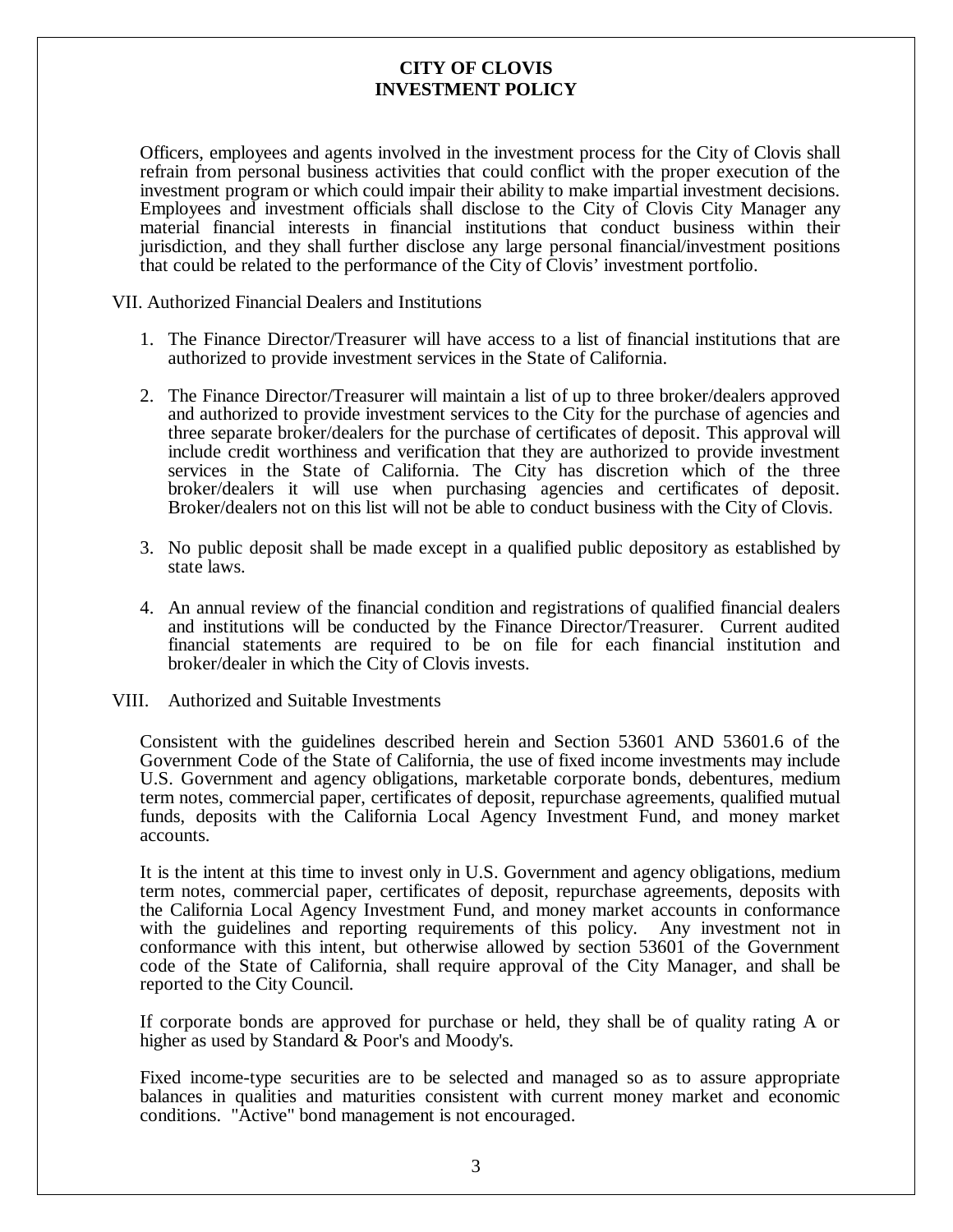If the total portfolio investments and the par value of securities anticipated to mature within the portfolio exceeds the amount that would be required to meet anticipated payment outflows for the next six (6) months, the Finance Director may, consistent with the guidelines contained herein, invest in fixed income securities maturing in three (3) years or less. Any investment beyond three (3) years, including medium term notes, requires approval of the City Manager.

Specific types of securities that are deemed to be eligible for inclusion among the Account's assets are:

- 1. Any instrument issued by, guaranteed by, or insured by the United States of America, the Federal Reserve System, and the U.S. Treasury, the Federal Home Loan Bank or the Federal Farm Credit Bank or other agency as specified by Section 53601 of the Government Code.
- 2. Any instrument (Bankers' Acceptances) issued by a domestic or international bank with an equivalent rating of "AA" or higher, or any instrument issued by any bank headquartered in California with an equivalent rating of "A" or higher. Bankers' Acceptances may not exceed 180 days maturity, or 30% of the City's funds available for investment.
- 3. Any commercial paper issued by a domestic corporation rated "prime" by the National Credit Office or with a quality rating A1 or P1. Commercial paper may not exceed 270 days' maturity, or 15% of the City's funds available for investment.
- 4. Deposits with the California Local Agency Investment Fund.
- 5. The City's commercial account must be maintained in any one of the two hundred (200) largest domestic banks or savings and loan associations, provided, however, that the aggregate of deposits in any one such bank or savings and loan shall not exceed the maximum coverage provided by the Federal Deposit Insurance Corporation (FDIC) and/or Federal Savings and Loan Insurance Corporation unless the excess amount is colleralized by the bank.
- 6. Funds deposited in a money market account or other similar account in the bank with which the City has its commercial account or in any one of the two hundred (200) largest domestic or savings and loan associations is allowed up to \$10,000,000 for indefinite periods for cash flow purposes. This is allowed whenever funds are secured This is allowed whenever funds are secured (collateralized) and yield a higher rate of interest than the Local Agency Investment Fund.
- 7. As provided by Section 53648 of the California Government Code, Certificates of Deposits in any institution covered by the Federal Deposit Insurance Corporation and/or the Federal Savings and Loan Insurance Corporation, provided that the aggregate of deposits in any one institution shall not exceed the maximum coverage provided by the Federal Deposit Insurance Corporation and/or the Federal Savings and Loan Insurance Corporation. Such CDs may not exceed 30% of the City's funds available for investment and may not exceed three (3) years in length.
- 8. Shares of mutual fund companies who are Registered Investment Advisors, or investments placed with other Registered Investment Advisors, with at least five years' experience and \$500 million of assets under management. The mutual funds used shall be restricted to those with constant net asset values, that is, the principal value shall not fluctuate (e.g. money market funds). The purchase price of such shares shall exclude commissions, and the total invested in this asset class shall not exceed \$2,000,000.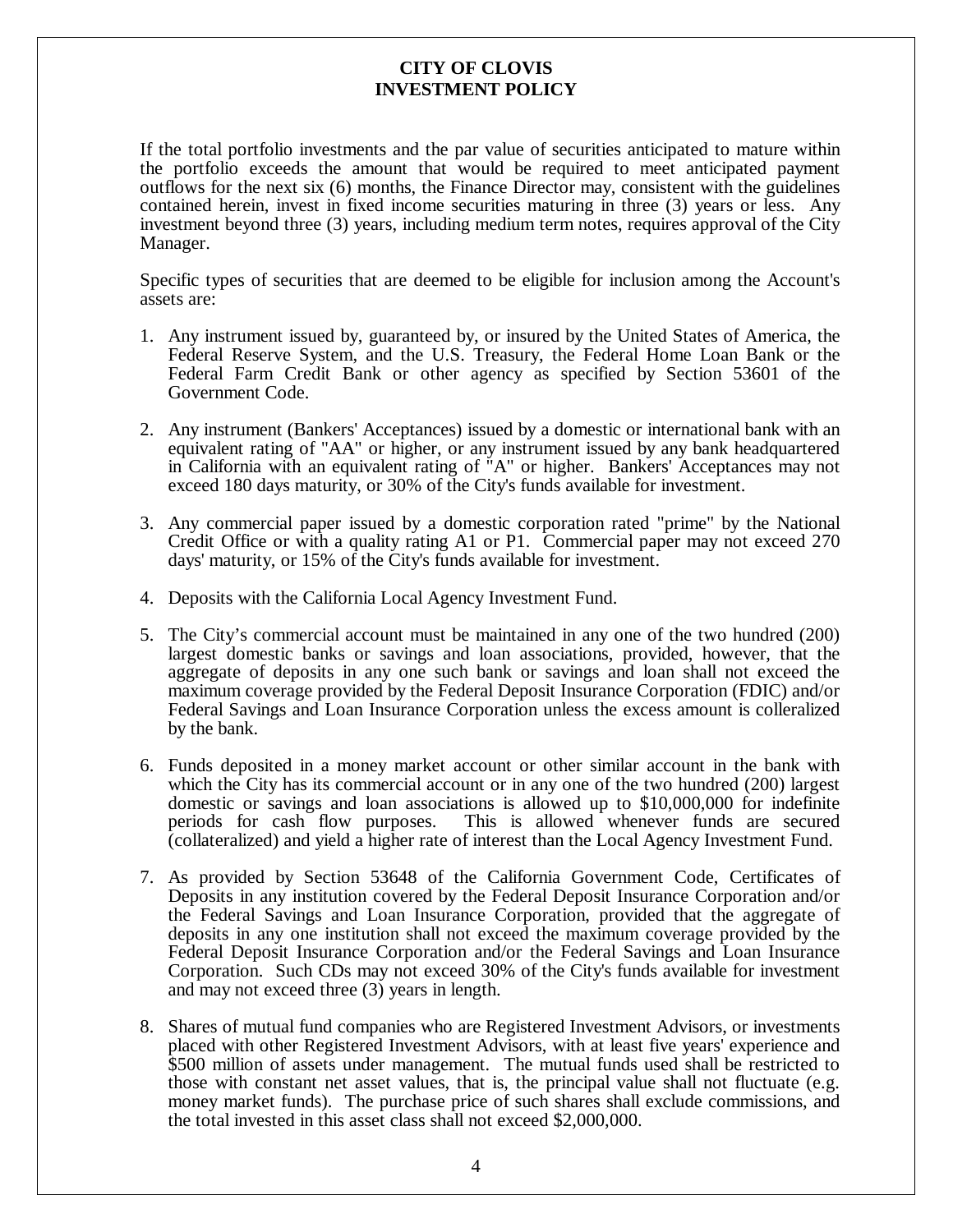9. Medium-term notes of a maximum of five years maturity issued by corporations organized and operating within the United States or by depository institutions licensed by the United States or any state and operating within the United States. Notes eligible for investment under this subdivision shall be rated in a rating category of "A" or its equivalent or better by a nationally recognized rating service. Purchases of medium-term notes may not exceed 30% of the agency's surplus money, which may be invested pursuant to this section.

Specific types of securities that are deemed to be ineligible for inclusion among the Account's assets are:

- 1. Equity-type investments (i.e., common stocks, convertible issues, equity mutual funds).
- 2. Common and/or preferred stock, as well as lettered, legend or other so-called restricted stock.
- 3. Privately placed or other nonmarketable debt.
- 4. Covered call options.
- 5. Investments in commodities, commodity contracts or futures contracts of any kind, margin transactions, short sales, or real estate and real property.
- 6. Reverse repurchase agreements.
- 7. Mortgage-backed securities of any type.
- 8. The portfolio shall not hold any unsecured investments.

IX. Review of Investment Portfolio - Standards of Investment Performance

The securities held by the City of Clovis must be in compliance with Government Code Section 53601 at the time of purchase. Since some securities may not comply with this section at the time of purchase, a quarterly review by the Finance Director/Treasurer or their designee shall be made to verify that the securities continue to comply with this section. Any non-compliance issues must be included in the monthly investment report to the City Council with a recommendation for correction or a note that a correction has been made. Consideration will be given to the extent to which these performance results are consistent with the goals and objectives as set forth. Toward that end, the following standards of performance will be used in evaluating investment performance:

- 1. The extent to which the Finance Director follows the guidelines as expressed within the Investment Policies.
- 2. The extent to which the performance of the Account on a total rate of return basis achieves or exceeds the targeted goals.
- X. Basis for Measurement

Performance of the Account is to be measured in context with these goals and objectives.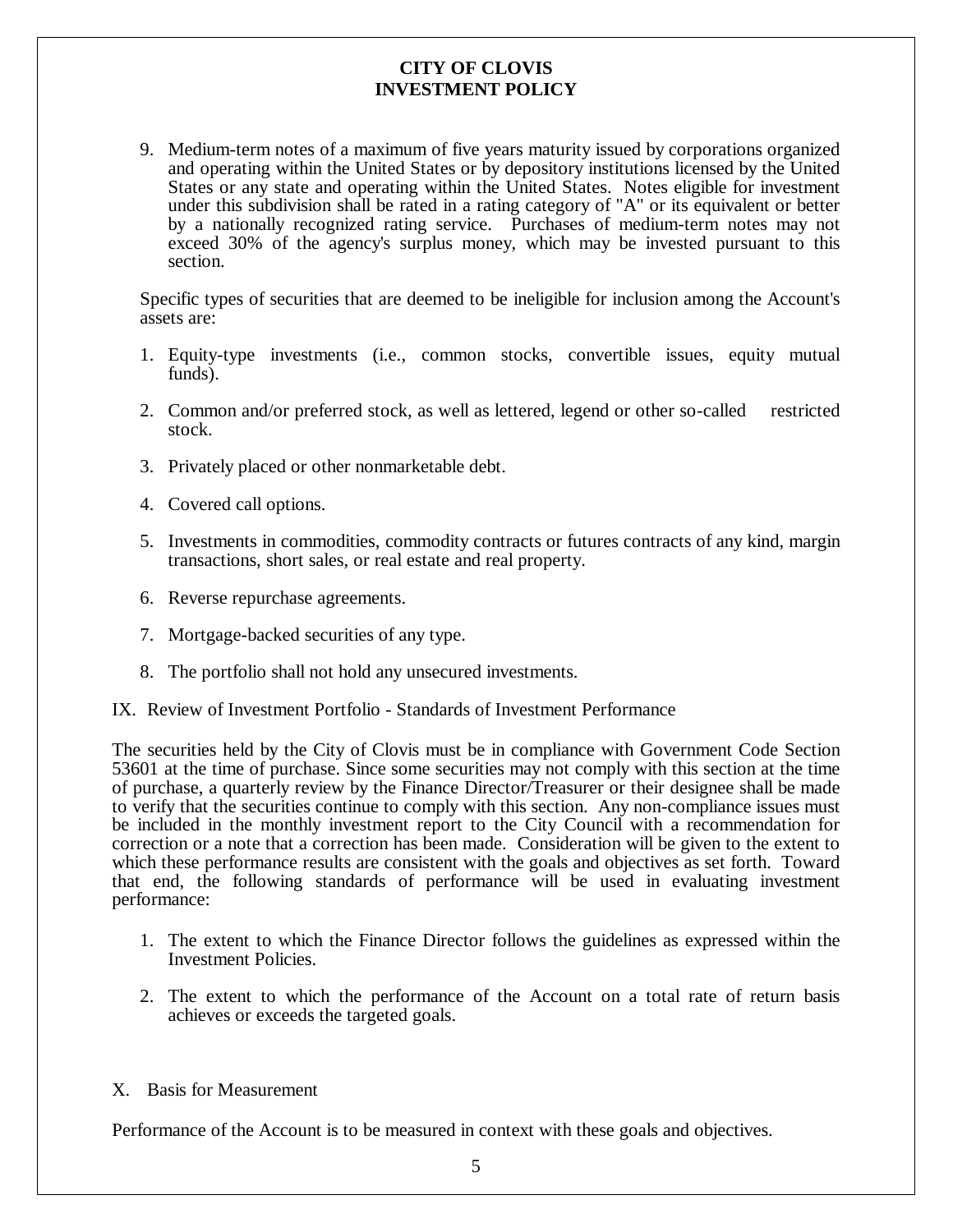The Account's investment performance results will be compared, on a time-weighted basis, with that of an unmanaged market index of 91-days Treasury bills over a one-year period.

The Account's consistency of performance results will be determined by computing the mean absolute deviation of the Account's total rate of return from month to month and comparing this with the same statistics measured for the unmanaged market index described above.

#### X1. Investment Pools

County pools are not approved for investment.

### XII. Collateralization

Investments in certificates of deposit shall be fully insured by the Federal Deposit Insurance Corporation (FDIC). Investments in certificates of deposit in excess of FDIC insurance shall be Properly collateralized. Section 53652 of the California Government Code requires the depository pledge securities with a market value of at least ten percent in excess of the deposit as collateral in government securities. The Finance Director/Treasurer is responsible for entering into deposit contracts with each depository.

XIII. Safekeeping and Custody

All security transactions, including collateral for repurchase agreements entered into by the City of Clovis shall be conducted on a delivery-verses-payment (DVP) basis. DVP is a settlement system that stipulates that cash payment must be made prior to or simultaneously with the delivery of the security. Securities will be held by a third party custodian designated by the Finance Director/Treasurer and evidenced by safekeeping receipts and monthly statements. Negotiable Certificates of Deposit will be maintained by a third party custodian. Certificates of deposits purchased directly from banks shall be retained in a secure location in the city vault until maturity.

#### XIV. Diversification

The City of Clovis will diversify its investments by security type and institution. With the exception of U. S. Treasury securities and authorized pools, no more than 30% of the investment portfolio will be invested in a single security type or with a single financial institution.

#### **COMMUNICATIONS**

1. Documentation

Statements are to be supplied monthly by the Finance Director to the City Manager and City Council, indicating:

- a. The Account composition, i.e., at "book" or cost and at market value.
- b. Position, by individually named securities, showing both their respective book and market values.
- c. All principal cash transactions, including all buys and sells, in sufficient descriptive detail. (Note: The Finance Director shall maintain and make available documentation in support of the buy, sell and hold decisions.)